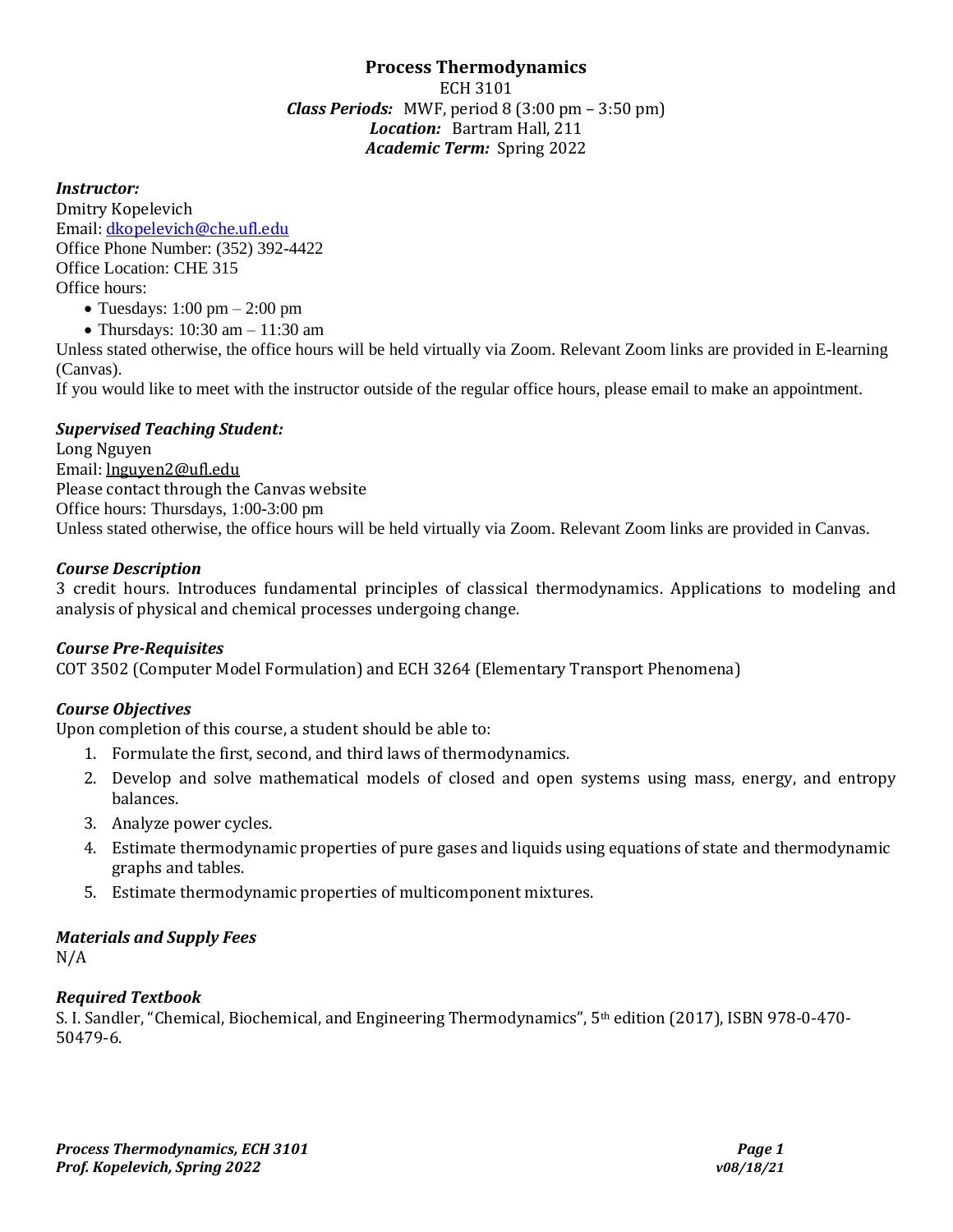*Relation to Program Outcomes (ABET):*

|                | Kelution to I rogi um Outcomes (ADLI J.              |           |  |  |  |
|----------------|------------------------------------------------------|-----------|--|--|--|
| <b>Outcome</b> |                                                      | Coverage* |  |  |  |
| $1_{-}$        | An ability to identify, formulate, and solve complex | High      |  |  |  |
|                | engineering problems by applying principles of       |           |  |  |  |
|                | engineering, science, and mathematics                |           |  |  |  |
|                | 2. An ability to apply engineering design to produce | Medium    |  |  |  |
|                | solutions that meet specified needs with             |           |  |  |  |
|                | consideration of public health, safety, and welfare, |           |  |  |  |
|                | as well as global, cultural, social, environmental,  |           |  |  |  |
|                | and economic factors                                 |           |  |  |  |
| 3.             | An ability to communicate effectively with a range   |           |  |  |  |
|                | of audiences                                         |           |  |  |  |
| 4.             | An ability to recognize ethical and professional     | Low       |  |  |  |
|                | responsibilities in engineering situations and make  |           |  |  |  |
|                | informed judgments, which must consider the          |           |  |  |  |
|                | impact of engineering solutions in global,           |           |  |  |  |
|                | economic, environmental, and societal contexts       |           |  |  |  |
| 5.             | An ability to function effectively on a team whose   |           |  |  |  |
|                | members together provide leadership, create a        |           |  |  |  |
|                | collaborative and inclusive environment, establish   |           |  |  |  |
|                | goals, plan tasks, and meet objectives               |           |  |  |  |
| 6.             | An ability to develop and conduct appropriate        | Low       |  |  |  |
|                | experimentation, analyze and interpret data, and     |           |  |  |  |
|                | use engineering judgment to draw conclusions         |           |  |  |  |
|                | 7. An ability to acquire and apply new knowledge as  | High      |  |  |  |
|                | needed, using appropriate learning strategies        |           |  |  |  |

\*Coverage is given as high, medium, or low. An empty box indicates that this outcome is not covered or assessed in the course.

## *Tentative Course Schedule Exact dates and homework assignments will be posted on Canvas*

Week 1: Introduction (Chapter 1)

- Thermodynamic variables and their units
- Equilibrium State
- Pressure and Temperature
- Heat, Work, and Conservation of Energy
- Intensive and Extensive Variables

Weeks 2-3: Conservation of Mass and Energy

- Mass Balance Equation (Sections 2.1-2.2)
- Energy Balance Equation. First Law of Thermodynamics (Sections 3.1-3.2)
- Thermodynamic Properties of Matter (Section 3.3)
- Applications of the Mass and Energy Balances (Section 3.4)

Weeks 4-6: Entropy: An Additional Balance Equation

- Definition of Entropy (Section 4.1)
- Entropy Balance and Reversibility. Second Law of Thermodynamics (Section 4.2)
- Heat, Work, Engines, and Entropy (Section 4.3)
- Entropy Changes of Matter (Section 4.4)
- Applications of the Entropy Balance (Sections 4.5-4.6)

*Process Thermodynamics, ECH 3101 Page 2*

*Prof. Kopelevich, Spring 2022 v08/18/21*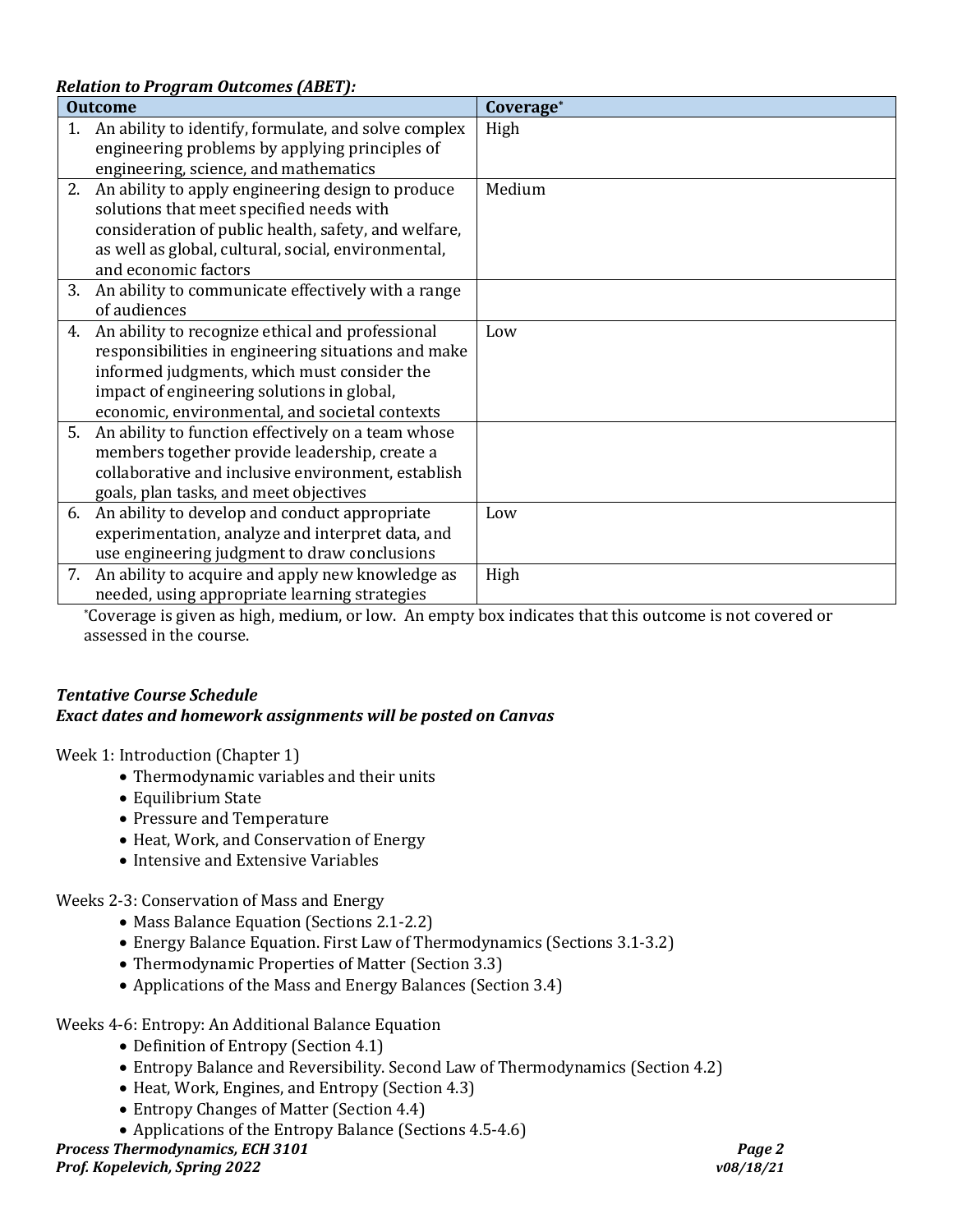Midterm #1

Week 7: Liquefaction (Section 5.1)

Week 8: Power Generation and Refrigeration Cycles (Sections 5.2-5.3)

Week 9: Thermodynamics of Mechanical Explosions (Section 5.4)

Weeks 10-12: Thermodynamic Properties of Real Substances

- Thermodynamic Partial Derivatives. Maxwell Relationships (Sections 6.1-6.2)
- Ideal Gas and Absolute Temperature Scale (Section 6.3)
- Equations of State (Section 6.4)
- Evaluation of Changes in Thermodynamic Properties (Section 6.4)
- Departure Functions (Section 6.4)
- Principle of Corresponding States (Section 6.5)
- Generalized Equations of State (Section 6.6)
- Third Law of Thermodynamics (Section 6.7)
- Estimation Methods for Critical and Other Properties (Section 6.8)

# Midterm #2

Weeks 13-15: Thermodynamics of Multi-component Mixtures

- Thermodynamic Description of Mixtures (Section 8.1)
- Partial Molar Gibbs Free Energy and Gibbs-Duhem Equation (Section 8.2)
- Equations of Change for a Multi-component System (Sections 8.3-8.4)
- Standard Heat of Reaction (Section 8.5)
- Experimental Determination of Partial Molar Volume and Enthalpy (Section 8.6)

# Final Exam

# *Course Website (Canvas)*

- To access the class E-learning (Canvas) website, go to elearning ufledu
- After logging in using your UF credentials, you should be able to identify our class website and navigate to it.
- The homepage of the course website will contain topics and dates of completed lectures, as well as links to supplementary materials.
- Homework assignments will be posted in the "Assignments" tab of the website.
- The course website also contains a **discussion forum** on which the students are welcome to post questions related to the course material. These questions will be answered by the instructor or the Supervised Teaching Student on daily basis. In addition, the students are encouraged to provide answers to their classmates' questions on the forum.

# *Attendance Policy, Class Expectations, and Make-Up Policy*

- Students are strongly encouraged to attend all lectures, although attendance is not required. It is student's responsibility to obtain the information (e.g. notes, assignments, and announcements) that they have missed due to their absence.
- Exams and quizzes will be rescheduled only for those students who missed them due to an acceptable reason, such as illness, serious family emergencies, military obligation, religious holidays, and participation in official university activities. Requirements for class attendance and make-up exams, assignments, and other work in this course are consistent with university policies. Click here to read the university attendance policies: <https://catalog.ufl.edu/UGRD/academic-regulations/attendance-policies/>
- Students arriving late for a quiz/exam will be given only the balance of time remaining to complete their work unless an acceptable reason (see above) is provided.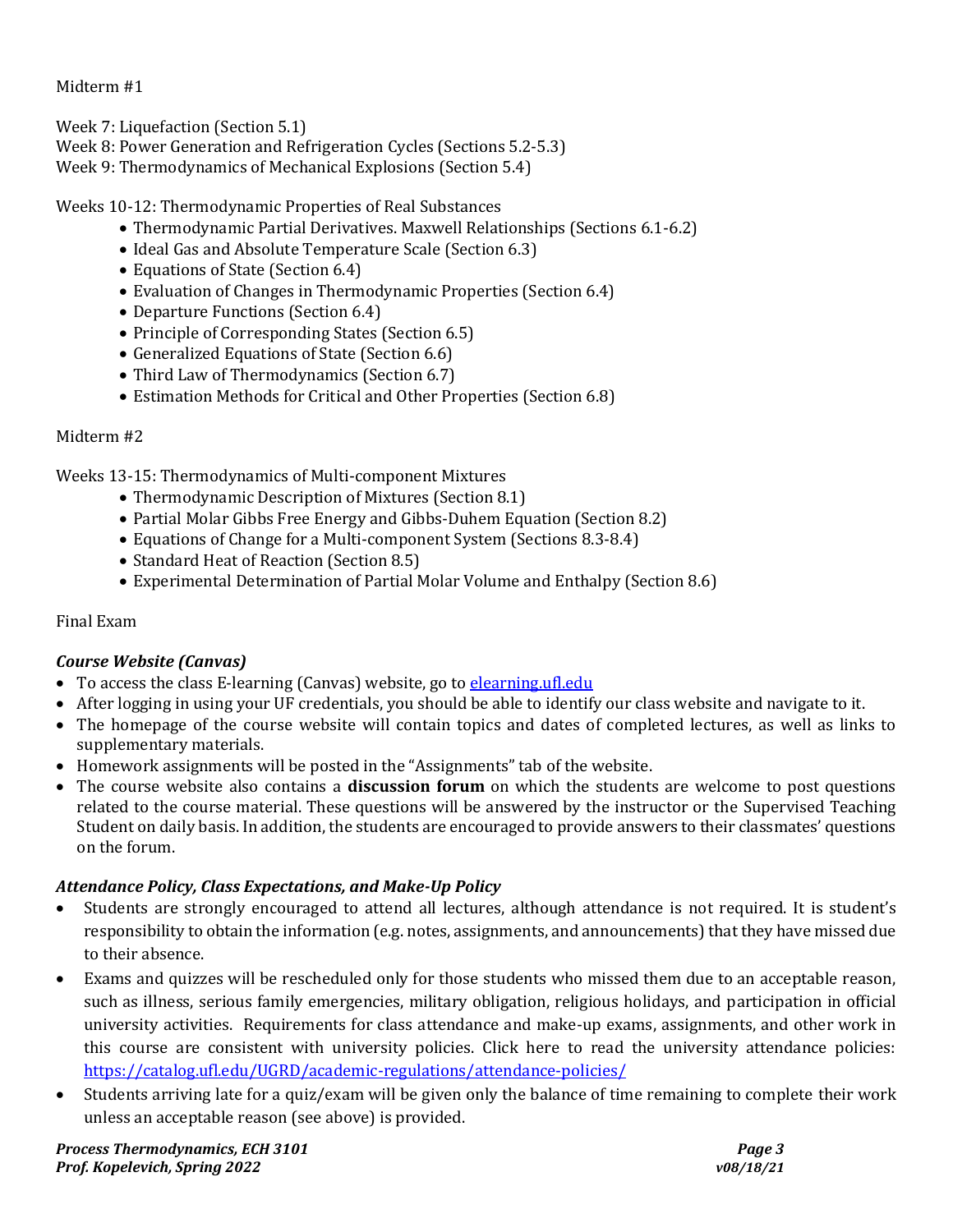# *Exam and Quiz Policy*

- The final exam is scheduled to take place on Thursday, April 28, 7:30 am 9:30 am.
- Dates of midterm exams and quizzes will be announced in class and posted on the course Canvas page.
- Students may not leave the room during a quiz/exam except in emergencies.
- Students may use their course notes and the textbook during quizzes, but not during the exams.
- Students are allowed to bring 1 letter-size sheet with notes to the exams. Use of other materials is not allowed on the exams.
- It is recommended that students bring a scientific calculator to all exams. However, the use of cell phones, laptops, tablets, or other electronic devices is not allowed, unless stated otherwise.
- Only one solution per problem should be turned in. If a student turns in two or more different solutions for the same problem, all of them will be graded but only the lowest of these grades will be counted towards the exam or quiz grade. The motivation for this policy is that the students should learn to identify correct solutions without outside help.

## *Homework Policy*

- Homework will be assigned on 1-2 week basis.
- Homework solutions can be submitted either as a hard copy in class or scanned and uploaded to Canvas on the due date.
- Homework solutions will be posted on the Canvas website after the due date.
- A penalty of 10% per day will be imposed for a late homework submission. No credit will be given for homework submitted after the solution was posted on Canvas.
- A randomly selected subset of problems will be graded on each homework assignment. Please note that you are responsible for checking your own work against the solutions, as not every homework may be graded.
- Grade for some of the homework problems may be based on having completed the assignment, not on whether the results are correct or incorrect.
- **A failing grade will be assigned to students whose cumulative homework grade is less than 50%.**

## *Format for Assignments (Exams and Homework)*

- Write name, date, course number or title, and exam/homework number on top of the front page.
- Write page number on each page.
- Clearly indicate the problem number.
- Clearly identify solutions by boxing all final and intermediate answers.
- Present solutions that are neat and well thought-out to maximize your grade.
- **Include enough details to justify your solutions.**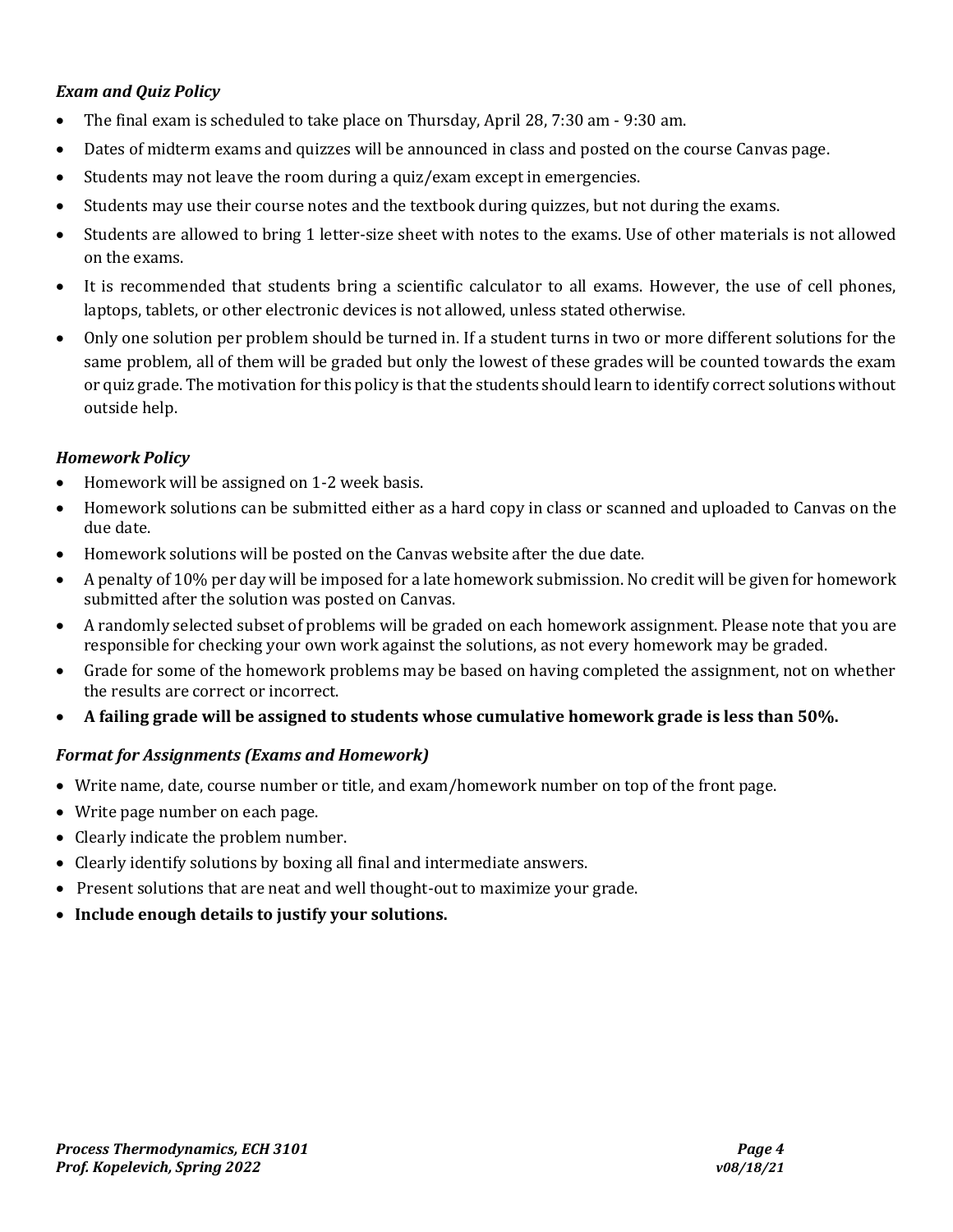#### *Evaluation of Grades*

| <b>Assignment</b> | <b>Percentage of Final</b> |
|-------------------|----------------------------|
|                   | Grade                      |
| Homework          | 10%                        |
| Quizzes           | 10%                        |
| Midterm Exam #1   | 25%                        |
| Midterm Exam #2   | 25%                        |
| Final Exam        | 30%                        |
| Total             | 100%                       |

## **Grading Scale:**

• These percentages will earn you a letter grade of *at least*

| <b>Percent</b> | Grade | Grade         |
|----------------|-------|---------------|
|                |       | <b>Points</b> |
| $90.0 - 100$   | A     | 4.00          |
| $85.0 - 89.9$  | А-    | 3.67          |
| $80.0 - 84.9$  | B+    | 3.33          |
| $75.0 - 79.9$  | B.    | 3.00          |
| $70.0 - 74.9$  | B-    | 2.67          |
| $65.0 - 69.9$  | $C+$  | 2.33          |
| $60.0 - 64.9$  | C.    | 2.00          |
| $55.0 - 59.9$  | $C -$ | 1.67          |
| $50.0 - 54.9$  | D+    | 1.33          |
| $45.0 - 49.9$  | D.    | 1.00          |
| $40.0 - 44.9$  | D-    | 0.67          |
| 0 - 39.9       | F.    | 0.00          |

- The instructor guarantees these grades if you earn the posted percentages.
- The instructor may decide to *lower* the thresholds for the grades listed, based upon a curve. The instructor may employ a curve only to lower these thresholds.
- More information on UF grading policy may be found at: <https://catalog.ufl.edu/ugrad/current/regulations/info/grades.aspx>

# *Cooperation Policy*

- Students are free to consult among themselves on the approach taken to solve any **homework** problem. However, *copying* homework solutions is a violation of the Honor Code. In particular, showing other students a copy of the actual manuscript to be submitted as homework *is not allowed*. Acceptable consultation includes discussing which equations should be used for solving a problem, writing down relevant relationships, etc.
- No consultation among students is allowed during **exams and quizzes.**

# *University Honesty Policy*

UF students are bound by The Honor Pledge which states, "We, the members of the University of Florida community, pledge to hold ourselves and our peers to the highest standards of honor and integrity by abiding by the Honor Code. On all work submitted for credit by students at the University of Florida, the following pledge is either required or implied: "On my honor, I have neither given nor received unauthorized aid in doing this assignment." The Conduct Code [\(https://sccr.dso.ufl.edu/process/student-conduct-code/\)](https://sccr.dso.ufl.edu/process/student-conduct-code/) specifies a number of behaviors that are in violation of this code and the possible sanctions. If you have any questions or concerns, please consult with the instructor or the Supervised Teaching Student in this class.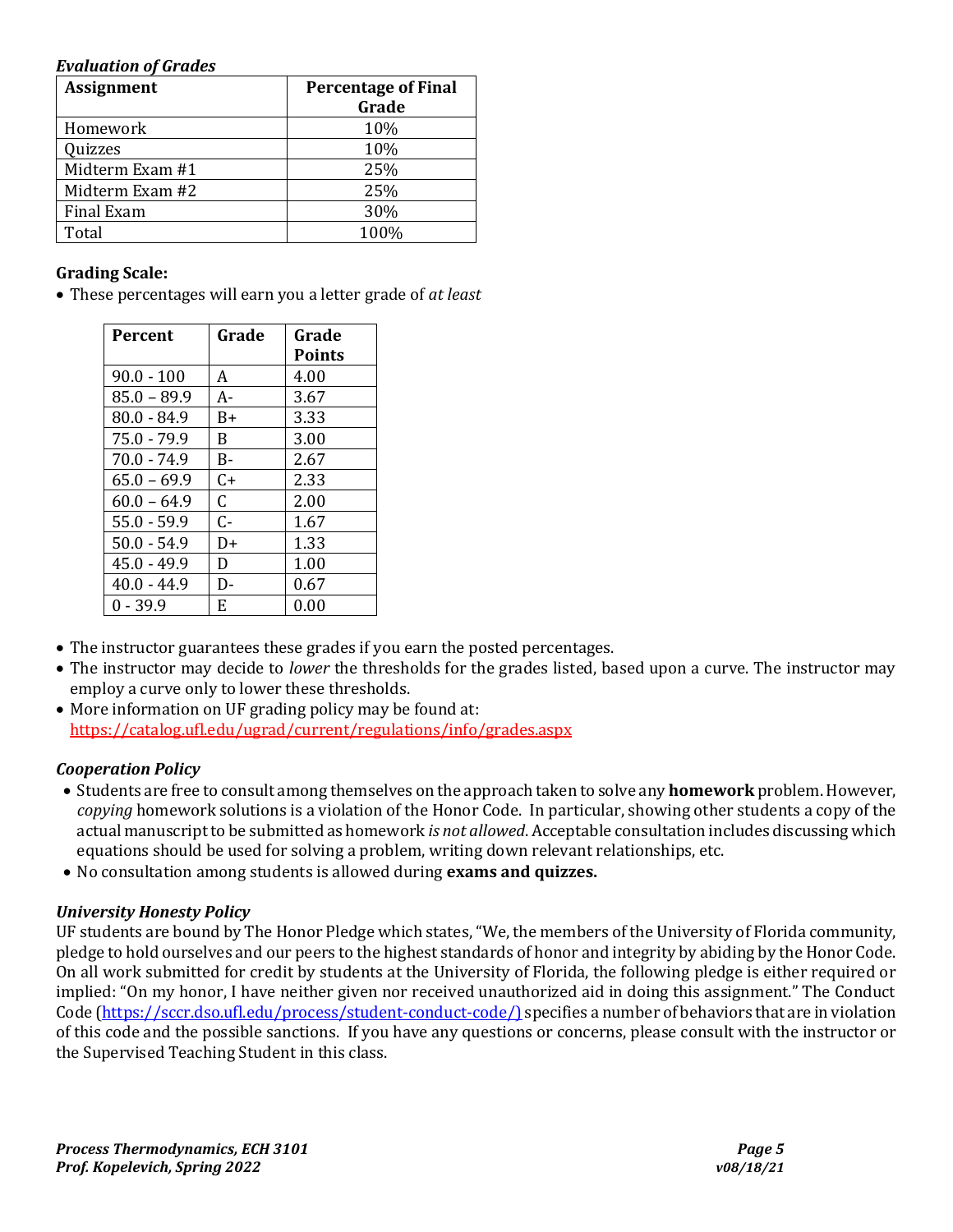## *Students Requiring Accommodations*

Students with disabilities who experience learning barriers and would like to request academic accommodations should connect with the disability Resource Center by visiting [https://disability.ufl.edu/students/get-started/.](https://disability.ufl.edu/students/get-started/) It is important for students to share their accommodation letter with their instructor and discuss their access needs, as early as possible in the semester.

### *Course Evaluation*

Students are expected to provide professional and respectful feedback on the quality of instruction in this course by completing course evaluations online via GatorEvals. Guidance on how to give feedback in a professional and respectful manner is available at [https://gatorevals.aa.ufl.edu/students/.](https://gatorevals.aa.ufl.edu/students/) Students will be notified when the evaluation period opens, and can complete evaluations through the email they receive from GatorEvals, in their Canvas course menu under GatorEvals, or via [https://ufl.bluera.com/ufl/.](https://ufl.bluera.com/ufl/) Summaries of course evaluation results are available to students a[t https://gatorevals.aa.ufl.edu/public-results/.](https://gatorevals.aa.ufl.edu/public-results/)

### **Online Course Recording**

Our class sessions may be audio visually recorded for students in the class to refer back and for enrolled students who are unable to attend live. Students who participate via Zoom with their camera engaged or utilize a profile image are agreeing to have their video or image recorded. If you are unwilling to consent to have your profile or video image recorded, be sure to keep your camera off and do not use a profile image. Likewise, students who un-mute during class and participate orally are agreeing to have their voices recorded. If you are not willing to consent to have your voice recorded during class, you will need to keep your mute button activated and communicate exclusively using the "chat" feature, which allows students to type questions and comments live. The chat will not be recorded or shared. As in all courses, unauthorized recording and unauthorized sharing of recorded materials is prohibited.

### **In-Class Recording**

Students are allowed to record video or audio of class lectures. However, the purposes for which these recordings may be used are strictly controlled. The only allowable purposes are (1) for personal educational use, (2) in connection with a complaint to the university, or (3) as evidence in, or in preparation for, a criminal or civil proceeding. All other purposes are prohibited. Specifically, students may not publish recorded lectures without the written consent of the instructor.

A "class lecture" is an educational presentation intended to inform or teach enrolled students about a particular subject, including any instructor-led discussions that form part of the presentation, and delivered by any instructor hired or appointed by the University, or by a guest instructor, as part of a University of Florida course. A class lecture does not include lab sessions, student presentations, clinical presentations such as patient history, academic exercises involving solely student participation, assessments (quizzes, tests, exams), field trips, private conversations between students in the class or between a student and the faculty or lecturer during a class session.

Publication without permission of the instructor is prohibited. To "publish" means to share, transmit, circulate, distribute, or provide access to a recording, regardless of format or medium, to another person (or persons), including but not limited to another student within the same class section. Additionally, a recording, or transcript of a recording, is considered published if it is posted on or uploaded to, in whole or in part, any media platform, including but not limited to social media, book, magazine, newspaper, leaflet, or third party note/tutoring services. A student who publishes a recording without written consent may be subject to a civil cause of action instituted by a person injured by the publication and/or discipline under UF Regulation 4.040 Student Honor Code and Student Conduct Code.

## *Commitment to a Safe and Inclusive Learning Environment*

The Herbert Wertheim College of Engineering values broad diversity within our community and is committed to individual and group empowerment, inclusion, and the elimination of discrimination. It is expected that every person in this class will treat one another with dignity and respect regardless of gender, sexuality, disability, age, socioeconomic status, ethnicity, race, and culture.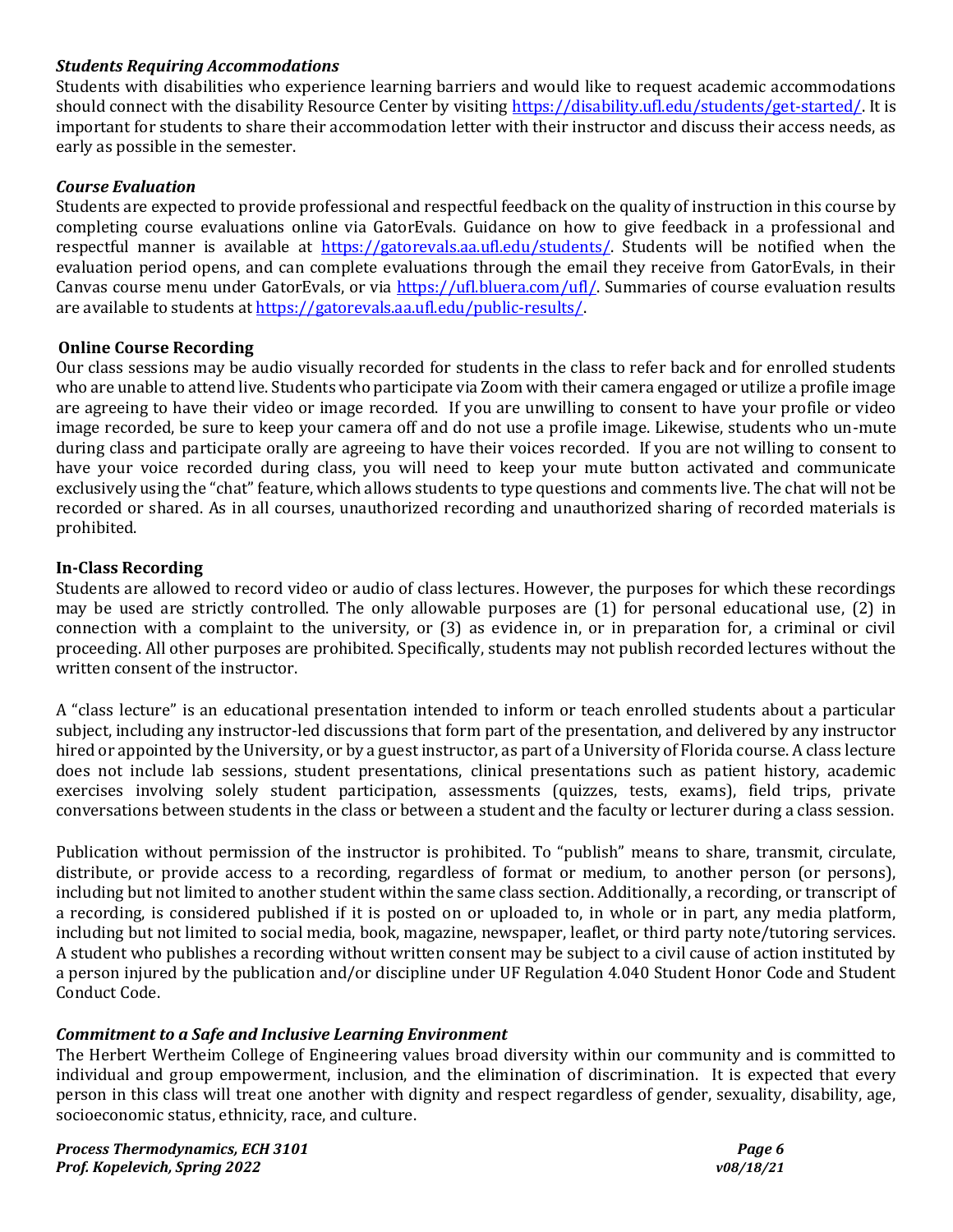If you feel like your performance in class is being impacted by discrimination or harassment of any kind, please contact your instructor or any of the following:

- Your academic advisor or Graduate Program Coordinator
- Jennifer Nappo, Director of Human Resources, 352-392-0904, [jpennacc@ufl.edu](mailto:jpennacc@ufl.edu)
- Curtis Taylor, Associate Dean of Student Affairs, 352-392-2177[, taylor@eng.ufl.edu](mailto:taylor@eng.ufl.edu)
- Toshikazu Nishida, Associate Dean of Academic Affairs, 352-392-0943[, nishida@eng.ufl.edu](mailto:nishida@eng.ufl.edu)

## *Software Use*

All faculty, staff, and students of the University are required and expected to obey the laws and legal agreements governing software use. Failure to do so can lead to monetary damages and/or criminal penalties for the individual violator. Because such violations are also against University policies and rules, disciplinary action will be taken as appropriate. We, the members of the University of Florida community, pledge to uphold ourselves and our peers to the highest standards of honesty and integrity.

## *Student Privacy*

There are federal laws protecting your privacy with regards to grades earned in courses and on individual assignments. For more information, please see: <https://registrar.ufl.edu/ferpa.html>

## *Campus Resources:*

## *Health and Wellness*

### **U Matter, We Care:**

Your well-being is important to the University of Florida. The U Matter, We Care initiative is committed to creating a culture of care on our campus by encouraging members of our community to look out for one another and to reach out for help if a member of our community is in need. If you or a friend is in distress, please contact [umatter@ufl.edu](mailto:umatter@ufl.edu) so that the U Matter, We Care Team can reach out to the student in distress. A nighttime and weekend crisis counselor is available by phone at 352-392-1575. The U Matter, We Care Team can help connect students to the many other helping resources available including, but not limited to, Victim Advocates, Housing staff, and the Counseling and Wellness Center. Please remember that asking for help is a sign of strength. In case of emergency, call 9-1-1.

**Counseling and Wellness Center:** [https://counseling.ufl.edu,](https://counseling.ufl.edu/) and 392-1575; and the University Police Department: 392-1111 or 9-1-1 for emergencies.

## **Sexual Discrimination, Harassment, Assault, or Violence**

If you or a friend has been subjected to sexual discrimination, sexual harassment, sexual assault, or violence contact the **[Office of Title IX Compliance](https://titleix.ufl.edu/)**, located at Yon Hall Room 427, 1908 Stadium Road, (352) 273-1094, [title-ix@ufl.edu](mailto:title-ix@ufl.edu)

## **Sexual Assault Recovery Services (SARS)**

Student Health Care Center, 392-1161.

**University Police Department** at 392-1111 (or 9-1-1 for emergencies), o[r http://www.police.ufl.edu/.](http://www.police.ufl.edu/)

## **COVID-19**

- You are expected to wear approved face coverings at all times during class and within buildings even if you are vaccinated.
- If you are sick, stay home and self-quarantine. Please visit the UF Health Screen, Test & Protect website about next steps, retake the questionnaire and schedule your test for no sooner than 24 hours after your symptoms began. Please call your primary care provider if you are ill and need immediate care or the UF Student Health Care Center at 352-392-1161 (or email [covid@shcc.ufl.edu](mailto:covid@shcc.ufl.edu)) to be evaluated for testing and to receive further instructions about returning to campus.